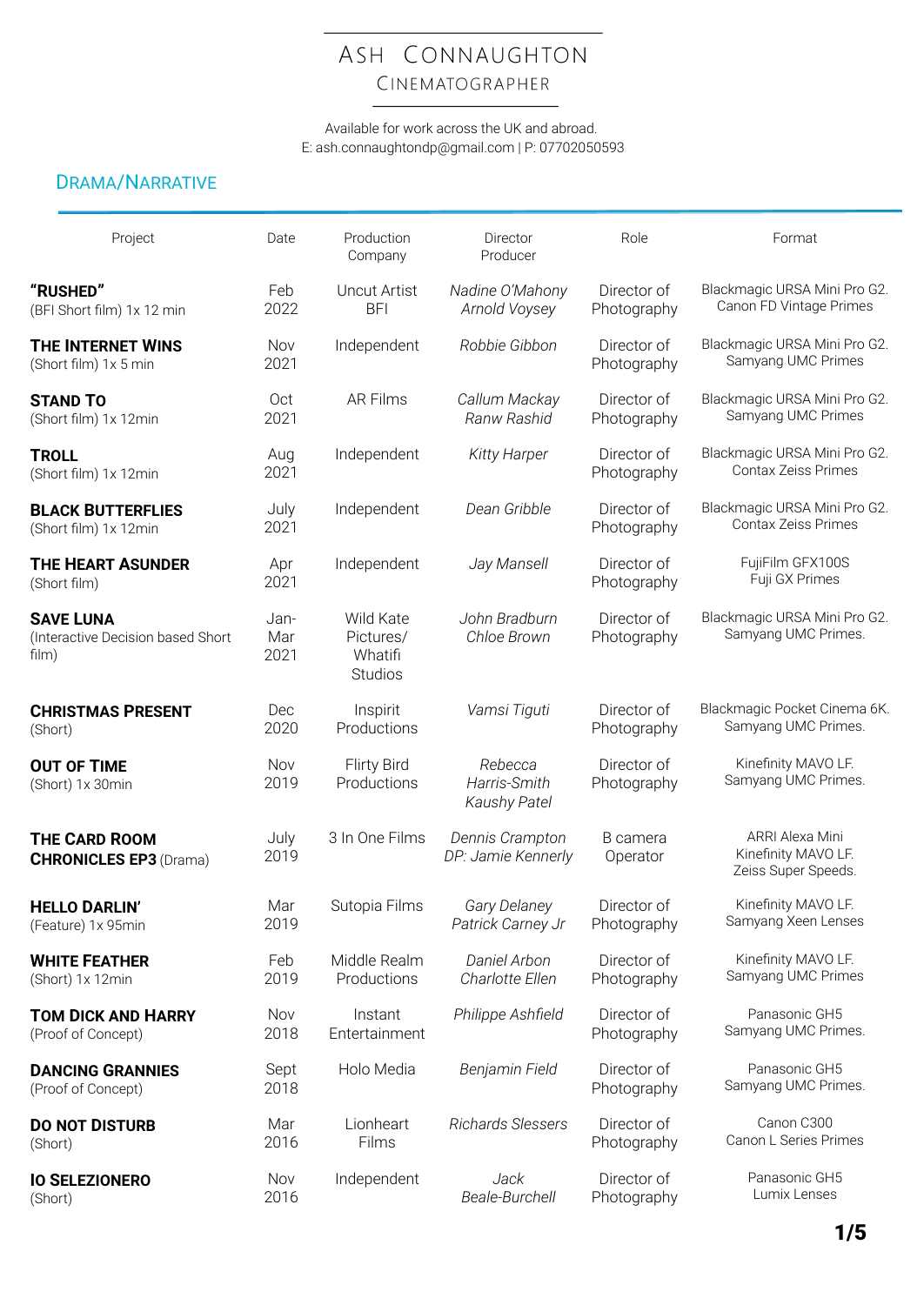### COMMERCIAL/CORPORATE/BRANDED CONTENT

| Project                                                             | Date         | Production<br>Company       | Director<br>Producer                 | Role                          | Format                                                 |
|---------------------------------------------------------------------|--------------|-----------------------------|--------------------------------------|-------------------------------|--------------------------------------------------------|
| <b>PANASONIC PTZ LINEUP</b><br>(Commercial/Testimonials)            | Feb 2022     | Epic Tech Media             | Ally Adams                           | Director of<br>Photography    | Panasonic EVA 1<br>Samyang UMC Primes                  |
| <b>THALES DIVERSITY WEEK</b><br>(Promotional Film)                  | Jan 2022     | <b>Bold Terrier</b>         | <b>Phil Doherty</b>                  | Director of<br>Photography    | Blackmagic URSA Mini<br>Pro G2. Samyang UMC<br>Primes. |
| <b>SALESFORCE: DAVOS</b><br>2022 WEF FILM<br>(Promotional Film)     | Dec 2021     | <b>Blue Canary</b><br>Films | William Coleman<br>Charlie Henderson | Director of<br>Photography    | Blackmagic URSA Mini<br>Pro G2. Samyang UMC<br>Primes. |
| <b>VAX: HOW TO</b><br>(how to video guides)                         | Dec 2021     | Singularity Film            | Moss Davis                           | Director of<br>Photography    | Blackmagic URSA Mini<br>Pro G2. Samyang UMC<br>Primes. |
| <b>LCFC CHRISTMAS</b><br>(Social Spots)                             | Nov 2021     | Slate & Mortar              | Jonothon Lees                        | Gaffer & B<br>Camera Operator | Blackmagic URSA Mini<br>Pro G2. Samyang UMC<br>Primes. |
| <b>NESTLE: RAINBOW</b><br><b>BURGERS</b><br>(Promotional Film)      | Oct 2021     | Inside Job<br>Productions   | Martin Scanlan                       | Director of<br>Photography    | Blackmagic URSA Mini<br>Pro G2. DZO Pictor<br>Zooms    |
| <b>PLOOM</b><br>(Promotional Film)                                  | Sept 2021    | Pinpoint Media              | Clara Deray                          | Director of<br>Photography    | Blackmagic URSA Mini<br>Pro G2. DZO Pictor Zoom        |
| <b>WMG AUTOMATED</b><br><b>VEHICLES</b><br>(Promotional Film)       | Sept 2021    | Slate and Mortar            | Jonothon Lees<br>Stuart Whitehouse   | Director of<br>Photography    | Blackmagic URSA Mini<br>Pro G2. Samyang UMC<br>Primes. |
| <b>RICHMOND THEATRE</b><br><b>REOPENING</b><br>(Social Spots)       | Aug 2021     | Epic Tech Media             | Ally Adams                           | Director of<br>Photography    | Sony FS5, Samyang UMC<br>Primes.                       |
| <b>JAMES ANDERSON</b><br><b>ESTATE AGENTS</b><br>(Promotional Film) | June<br>2021 | Pinpoint Media              | Max Evans                            | Director of<br>Photography    | Blackmagic URSA Mini<br>Pro G2. Samyang UMC<br>Primes. |
| <b>REDROW HOMES:</b><br><b>CHANTRY MEWS</b><br>(Showhome Tour)      | June<br>2021 | <b>DRPG</b>                 | Carl Timms                           | Director of<br>Photography    | Blackmagic URSA Mini<br>Pro G2. Samyang UMC<br>Primes. |
| <b>WARWICK MEDICAL</b><br><b>SCHOOL</b><br>(Social Spots)           | June<br>2021 | Slate & Mortar              | Jonothon Lees                        | Director of<br>Photography    | Blackmagic URSA Mini<br>Pro G2. Samyang UMC<br>Primes. |
| <b>DPS GAMES</b><br>(Film for Website)                              | June<br>2021 | Drakon FX                   | Ethan Frain                          | Director of<br>Photography    | Blackmagic URSA Mini<br>Pro G2. Samyang UMC<br>Primes. |
| <b>THALES ALENIA SPACE:</b><br><b>MARS BALLOON (Promo/</b><br>Doc)  | June<br>2021 | <b>Bold Terrier</b>         | <b>Phil Doherty</b>                  | Director of<br>Photography    | Blackmagic URSA Mini<br>Pro G2. Samyang UMC<br>Primes. |
| <b>TP GROUP</b><br>(Internal Training Film)                         | June<br>2021 | Drakon FX                   | Ethan Frain                          | Director of<br>Photography    | Blackmagic URSA Mini<br>Pro G2. Samyang UMC<br>Primes. |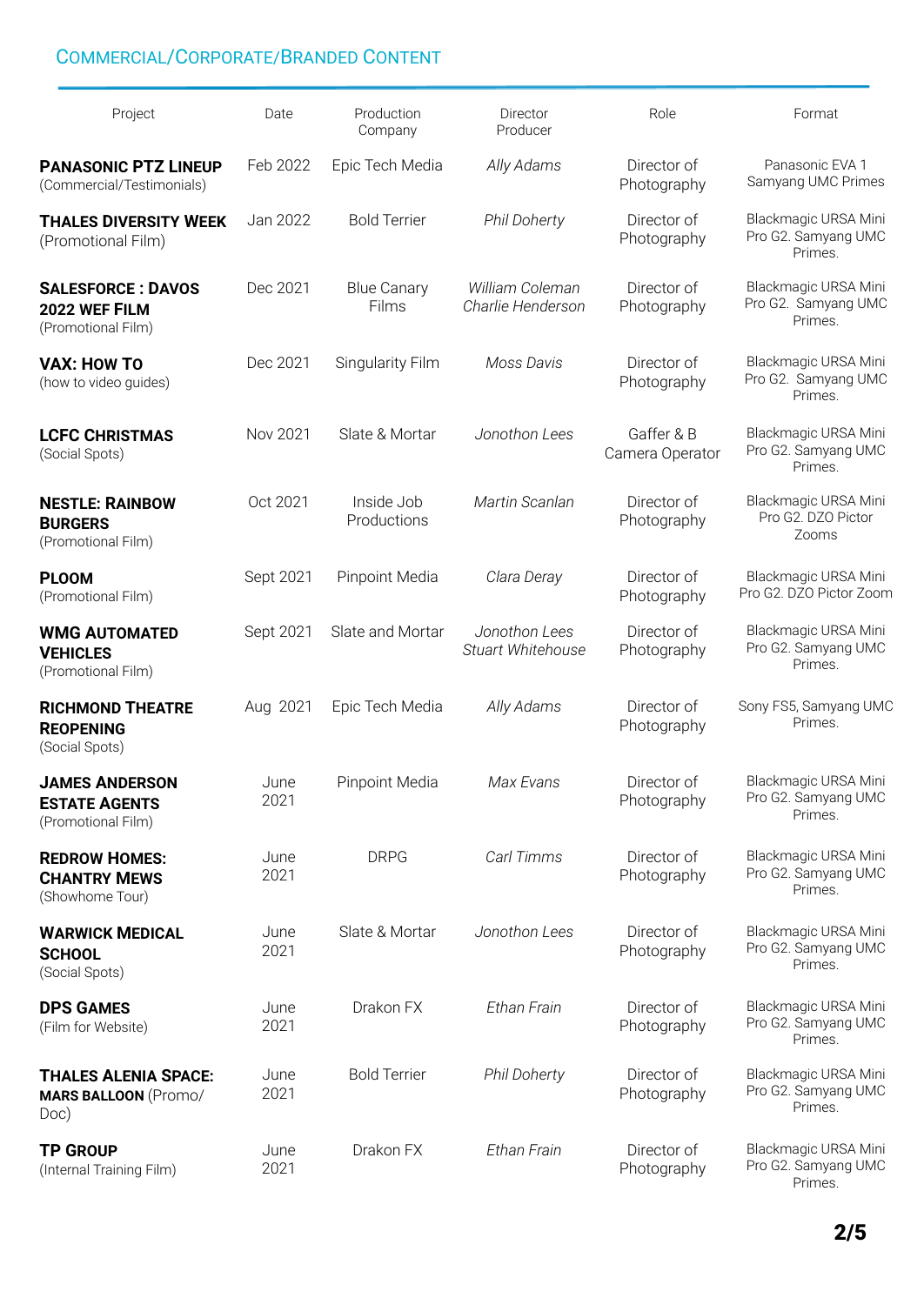| <b>BT CONSUMER LIVE 2021</b><br>(Nominee Film)                            | May 2021   | <b>DRPg</b>                            | Seb Bird<br>Samantha Jones             | Director of<br>Photography | Blackmagic URSA Mini<br>Pro G2. Samyang Primes.           |
|---------------------------------------------------------------------------|------------|----------------------------------------|----------------------------------------|----------------------------|-----------------------------------------------------------|
| <b>MILLENNIUM GIRLS</b><br>(Theater Trailer)                              | May 2021   | <b>Black Apron</b><br>Entertainment    | Abigail Sewell<br><b>Daniel Bailey</b> | Director of<br>Photography | Blackmagic URSA Mini<br>Pro G2. Contax Zeiss<br>Primes.   |
| <b>INCLUSION COLLEGE</b><br>(Corporate)                                   | May 2021   | Drakon FX                              | Ethan Frain                            | Director of<br>Photography | Blackmagic URSA Mini<br>Pro G2. Contax Zeiss<br>Primes.   |
| <b>WEST END GATE: COFFEE</b><br><b>TO COCKTAILS</b><br>(Commercial)       | May 2021   | Singularity Film                       | Moss Davis                             | Director of<br>Photography | Blackmagic URSA Mini<br>Pro G2. Samyang UMC<br>Primes.    |
| <b>2020 PARTNERS: LAUNCH</b><br><b>VIDEO</b><br>(Corporate)               | April 2021 | Drakon FX                              | <b>Ethan Frain</b>                     | Director of<br>Photography | Blackmagic URSA Mini<br>Pro G2. Samyang UMC<br>Primes.    |
| THE PLAYS THE THING<br>"MIDDLESCENCE"<br>(Theater Trailer)                | Oct 2020   | <b>Burst Eardrum</b><br>Films          | Sameul Dore<br>Rosemary Hill           | Director of<br>Photography | <b>Blackmagic Pocket</b><br>Cinema 6k Sigma Zooms         |
| <b>MAGNI RINGS</b><br>(Commercial)                                        | Sept 2020  | Barrett Film Co                        | Jake Barrett<br><b>Steve Price</b>     | Director of<br>Photography | Blackmagic URSA Mini<br>Pro G1. Samyang UMC               |
| <b>EVOLUTION PRECISION</b><br>(Promotional Video)                         | Aug 2020   | Drakon FX                              | Ethan Frain                            | Director of<br>Photography | <b>Blackmagic Pocket</b><br>Cinema 6K. Sigma<br>Zooms.    |
| <b>TOWERS HEALTH CLUB</b><br>(Promotional Video)                          | May 2020   | Epic Tech Media                        | Ally Adams                             | Director of<br>Photography | Sony FS5 Sigma Art<br>Primes                              |
| <b>BABY YODA CAKE</b><br>(Commercial)                                     | April 2020 | Independent                            | Zakirah<br>Mohammed                    | Director of<br>Photography | <b>Blackmagic Pocket</b><br>Cinema 6K.                    |
| <b>A KINDNESS TO</b><br><b>STRANGERS</b><br>(Commercial)                  | Dec 2019   | Firewood<br>Pictures                   | Will Dolan<br>Oli Fitzgibbon           | Director of<br>Photography | Kinefinity MAVO LF<br>Atlas Orion Anamorphics.            |
| <b>WARGAMING UK: GAME</b><br><b>NAU</b><br>(Corporate)                    | Nov 2019   | Drakon FX                              | Ethan Frain                            | Director of<br>Photography | <b>Blackmagic Pocket</b><br>Cinema 6K.<br>Sigma Zooms.    |
| <b>SOUTH EAST COAST</b><br><b>AMBULANCE</b><br>(Training Videos)          | Nov 2019   | Epic Tech Media                        | Ally Adams                             | Director of<br>Photography | Sony FS5 Fujinon MK<br>Zooms.                             |
| "BE THERE"<br>(Commercial)                                                | Oct 2019   | Firewood<br>Pictures                   | Will Dolan<br>Oli Fitzgibbon           | Director of<br>Photography | Blackmagic URSA Mini<br>Pro G2. Samyang UMC<br>Primes.    |
| <b>GLOUCESTER QUAYS AT</b><br><b>CHRISTMAS</b><br>(Commercial)            | Oct 2019   | Still Moving<br>Media                  | Dale Campbell                          | Gaffer                     | Blackmagic URSA Mini<br>Pro G2. Schneider Xenon<br>Primes |
| <b>EXCELL STRUCTURES</b><br>(Promotional Video)                           | Aug 2019   | Epic Tech Media                        | Ally Adams                             | Director of<br>Photography | Sony FS5 Fujinon MK<br>Zooms.                             |
| <b>UHD ALLIANCE:</b><br>FILMMAKER MODE (UK<br>Interview: Chris Mcquarrie) | Aug 2019   | Warner<br>Brothers/<br>Epic Tech Media | Ally Adams                             | Director of<br>Photography | Kinefinity MAVO LF x2<br>Canon L series Primes            |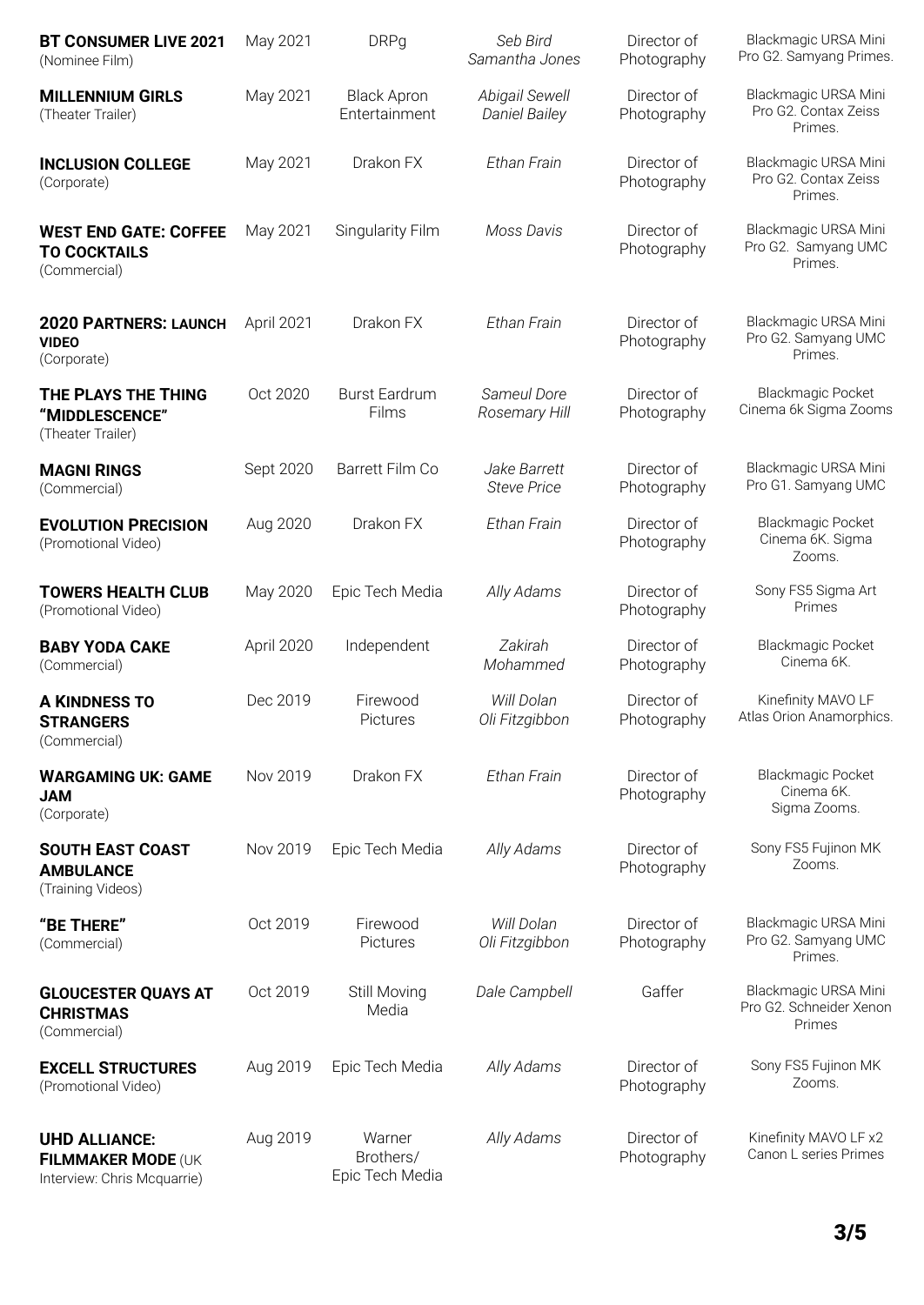| <b>DRIVING AMBITION</b><br>(Interview Series)                                                      | June<br>2019     | Double Dice<br>Films            | Harry Burnett-Rae                    | Director of<br>Photography     | Panasonic GH5<br>GoPro H5                                         |
|----------------------------------------------------------------------------------------------------|------------------|---------------------------------|--------------------------------------|--------------------------------|-------------------------------------------------------------------|
| <b>CADENT GAS</b><br>(Customer Testimonials)                                                       | May 2019         | Aquis Media<br>River Rea Films  | Chris Cuthbert                       | Director of<br>Photography     | Sony FS7, Fujinon<br>MK18-5                                       |
| <b>BT/EE CONSUMER LIVE</b><br><b>OPENING</b> (Commercial)                                          | May 2019         | <b>DRPg</b>                     | Seb Bird                             | Director of<br>Photography     | Kinefinity MAVO LF<br>Samyang UMC Primes.                         |
| <b>MRS INDIA 2019</b><br><b>CONTESTANT 21</b><br>(Contestant video)                                | April 2019       | Independent                     | Self                                 | Director of<br>Photography     | Kinefinity MAVO LF<br>Samyang UMC Primes.                         |
| <b>WOW STUFF HARRY</b><br><b>POTTER</b><br>(Toy Commercials x3)                                    | May 2018         | Wow Stuff                       | Chris Hood                           | <b>B</b> Camera<br>Operator    | C300 MKII Sigma Art<br>Primes                                     |
| <b>BCU VS ASTON VARSITY</b><br>2018<br>(Commercial)                                                | May 2018         | Independent                     | Effie Wright                         | Director of<br>Photography     | Canon C100<br>Sigma Art Primes                                    |
| <b>KAINES FOODS</b><br>(Recruitment Commercial)                                                    | Nov 2017         | Route 36                        | Joseph Rositer                       | Director of<br>Photography     | Panasonic GH5<br>Lumix Lenses                                     |
| <b>EXOTIC ZOO</b><br>(Promotional Video)                                                           | May 2017         | Independent                     | Self                                 | Director of<br>Photography     | Panasonic GH5<br>Lumix Lenses                                     |
| <b>ROZIE T DANCE</b><br><b>ACADEMY</b><br>(Promotional Video)                                      | Aug 2015         | Independent                     | Self                                 | Director of<br>Photography     | Panasonic GH5<br>Lumix Lenses                                     |
| <b>DOCUMENTARY</b>                                                                                 |                  |                                 |                                      |                                |                                                                   |
| Project                                                                                            | Date             | Production<br>Company           | Director<br>Producer                 | Role                           | Format                                                            |
| <b>GERRY ANDERSON</b><br><b>UNSEEN</b><br>(Feature Documentary)                                    | Jul-Nov<br>2021  | The Format<br>Factory/ Brit Box | Benjamin Field                       | Director of<br>Photography     | Blackmagic URSA Mini<br>Pro G2.<br>Samyang UMC Primes.            |
| MY LIFE: MY 100 MPH<br><b>SUPERPOWER CBBC</b><br>(Documentary) 1x 30min                            | Jul-Nov<br>2021  | The Format<br>Factory / CBBC    | Benjamin Field                       | Director of<br>Photography     | Blackmagic URSA Mini<br>Pro G <sub>2</sub><br>Samyang UMC Primes. |
| <b>THE DEBUT</b><br>(Boxing Documentary Short)<br>1x15min                                          | Mar 2021         | Independent                     | Jake Heyes                           | Director of<br>Photography     | Blackmagic URSA Mini<br>Pro G2.<br>Samyang UMC Primes.            |
| 999 ON THE FRONT<br><b>LINE</b><br>(Documentary series)                                            | Nov 2020         | Curve Media<br>Channel 4        | PD: Tina Curley<br>PM: Claire Ennion | Visual<br>Consultant           | Sony FX9<br>Canon L Series Primes                                 |
| <b>MY LIFE: IM LEADING</b><br><b>THE DANCE CBBC</b><br>(Documentary Short) 1x<br>10 <sub>min</sub> | Oct 2020         | The Format<br>Factory/ CBBC     | Benjamin Field<br><b>Barry Ryan</b>  | Director of<br>Photography     | <b>Blackmagic Pocket</b><br>Cinema 6k<br>Samyang UMC Primes.      |
| <b>THATS LA MORTE</b><br>(Feature Documentary)                                                     | <b>July 2018</b> | Cine Excess                     | Xavier Mendik                        | Director of<br>Photography     | Panasonic GH5<br>Samyang UMC Primes.                              |
| <b>TAX SHELTER TERRORS</b><br>(Feature Documentary)                                                | <b>July 2016</b> | Cine Excess                     | Xavier Mendik                        | Director of<br>Photography(UK) | Panasonic GH5<br>Samyang UMC Primes.                              |